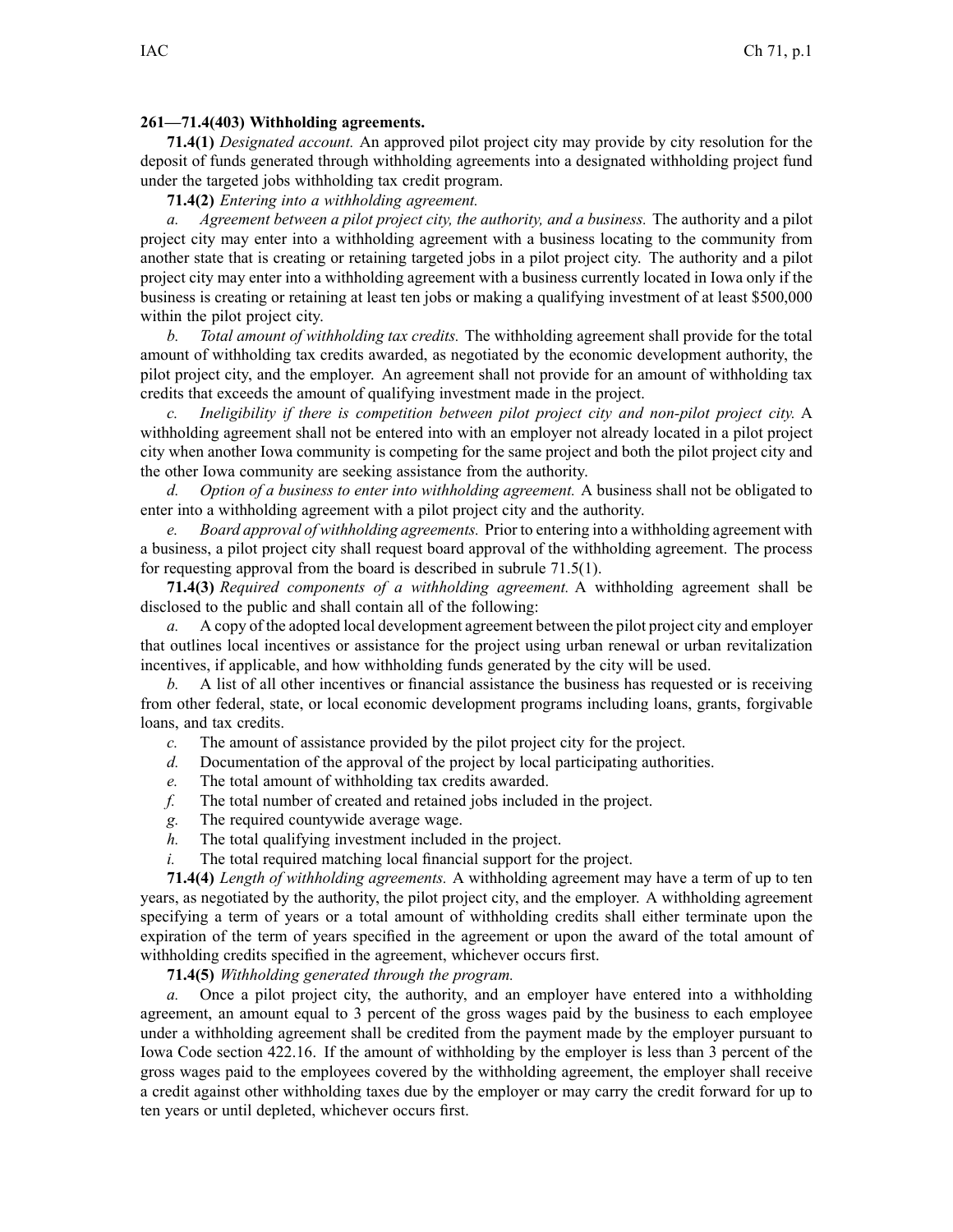*b.* The employer shall submit the amount of the credit quarterly, in the same manner as withholding payments are made to the department of revenue, to the pilot project city.

An employee whose wages are subject to a withholding agreement shall receive full credit for the amount withheld under the targeted jobs withholding tax credit program as provided in Iowa Code section [422.16](https://www.legis.iowa.gov/docs/ico/section/422.16.pdf).

**71.4(6)** *Use of withholding funds.* A pilot project city shall allocate the withholding funds into <sup>a</sup> designated withholding project fund for the project. All funds deposited shall be used or pledged by the pilot project city for <sup>a</sup> project related to the employer pursuan<sup>t</sup> to the withholding agreement.

**71.4(7)** *Local match requirement.* The intent of the program is to require <sup>a</sup> pilot project city to contribute to projects that result in an increase in the city's tax collections. If <sup>a</sup> pilot project city realizes an increase in tax revenues due to the project, then the pilot project city is required to contribute at least 10 percen<sup>t</sup> of the required local match. For example, if <sup>a</sup> project includes the purchase and remodeling of <sup>a</sup> building that results in increased tax collections to the pilot project city by an amount equal to 10 percen<sup>t</sup> of the total amount of the withholding tax credit award, then the pilot project city is required to contribute at least 10 percen<sup>t</sup> of the required local match for the project. In cases in which <sup>a</sup> project would include the purchase of <sup>a</sup> building but there is no increase in tax collections to the pilot project city, the pilot project city is not required to contribute to the required local match.

*a.* A pilot project city entering into <sup>a</sup> withholding agreemen<sup>t</sup> shall arrange for matching local financial suppor<sup>t</sup> for the project. The local match required shall be in an amount equal to one dollar for every one dollar of withholding tax credit received by the pilot project city.

*b.* If the project, when completed, will increase the amount of an employer's taxable capital investment by an amount equal to at least 10 percen<sup>t</sup> of the amount of withholding tax credit dollars received by the pilot project city, then the pilot project city shall itself contribute at least 10 percen<sup>t</sup> of the local match amount computed under paragraph *"a."*

*c.* If the project, when completed, will not increase the amount of the employer's taxable capital investment by an amount equal to at least 10 percen<sup>t</sup> of the amount of withholding tax credit dollars received by the pilot project city, then the pilot project city shall not be required to make <sup>a</sup> contribution to the local match.

*d.* A pilot project city's contribution, if any, to the local match may include the dollar value of any new tax abatement provided by the city to the business for new construction. For purposes of this paragraph, new construction includes building additions, remodeling, renovations, and updates.

**71.4(8)** *Termination of <sup>a</sup> withholding agreement.* Following the termination of <sup>a</sup> withholding agreement, the employer credits shall cease and any funds received by the pilot project city after the agreemen<sup>t</sup> has been terminated shall be remitted to the state treasurer to be deposited in the general fund of the state. The pilot project city shall notify the department of revenue within 30 days of the termination of the withholding agreement. If the authority, following an 18-month performance period beginning on the date the withholding agreemen<sup>t</sup> is approved by the board, determines that the employer does not meet the requirements of the withholding agreement relating to retaining jobs, if applicable, the agreemen<sup>t</sup> shall be terminated by the authority and the pilot project city and any withholding credits for the employer shall cease. If the authority, following <sup>a</sup> three-year performance period beginning on the date the withholding agreemen<sup>t</sup> is approved by the board, determines that the employer has not met or is incapable of meeting the requirements of the withholding agreemen<sup>t</sup> relating to creating jobs, if applicable, or the requirement of the withholding agreemen<sup>t</sup> relating to the qualifying investment prior to the end of the withholding agreement, the authority may reduce the future benefits to the employer under the agreemen<sup>t</sup> or negotiate with the other parties to terminate the agreemen<sup>t</sup> early.

**71.4(9)** *Participation in other programs.* An employer may participate in the Iowa industrial new jobs training program under Iowa Code section [260E.5](https://www.legis.iowa.gov/docs/ico/section/260E.5.pdf) or may claim <sup>a</sup> supplemental withholding credit under Iowa Code section [15E.197](https://www.legis.iowa.gov/docs/ico/section/15E.197.pdf), at the same time the employer is participating in the targeted jobs withholding tax credit program. The withholding credit under section [260E.5](https://www.legis.iowa.gov/docs/ico/section/260E.5.pdf) and the supplemental